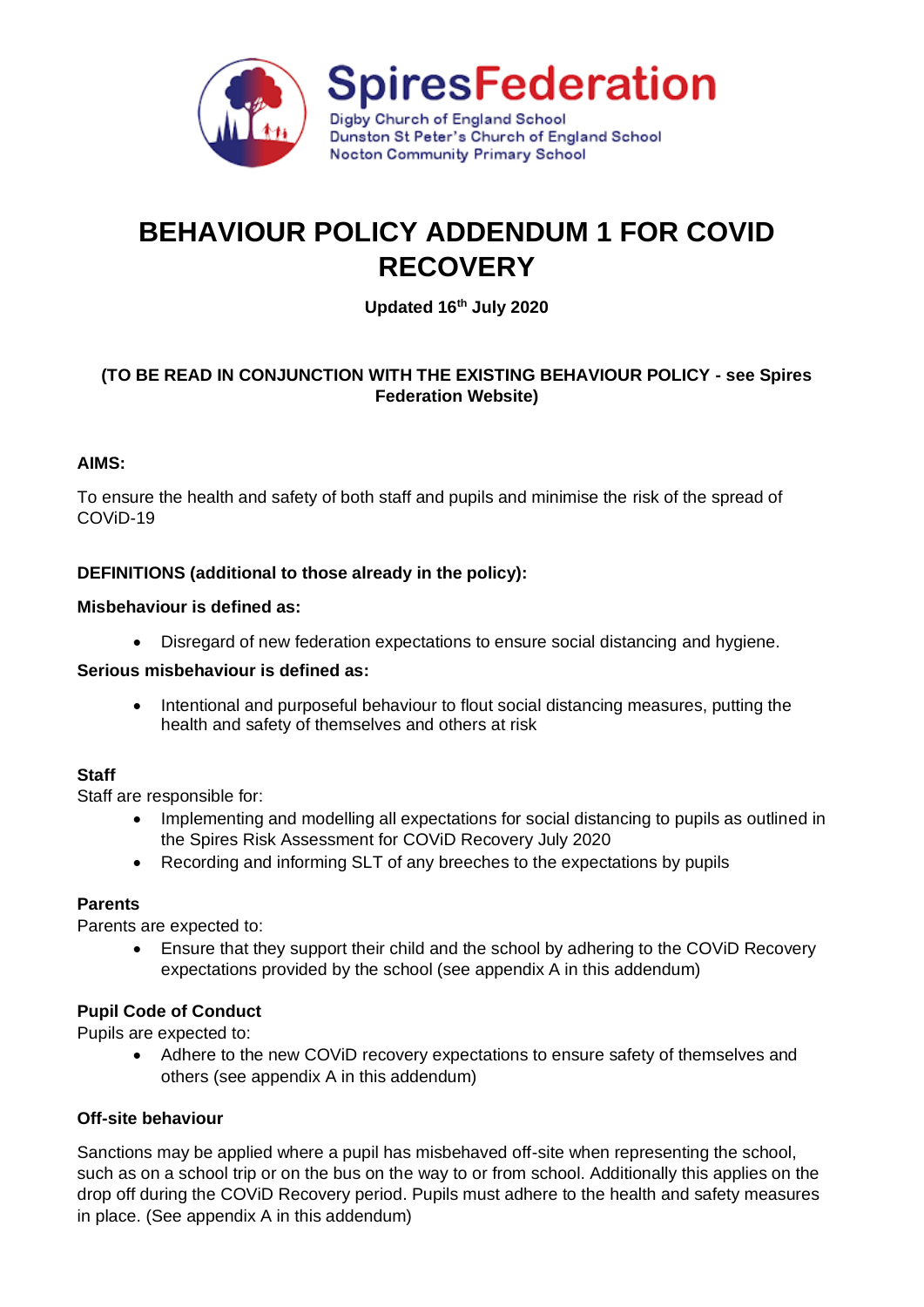#### **Behaviour Management**

#### **Classroom Management**

Teaching and support staff are responsible for setting the tone and context for positive behaviour within the classroom.

They will:

- Model and display expectations for social distancing and good hygiene within the classroom and in all shared areas of the school.
- Establishing clear routines for hygiene and maintaining social distancing in the school

(see appendix A in this addendum)

#### **Physical Restraint**

In some circumstances, staff may use reasonable force to restrain a pupil to prevent them:

• Putting themselves or others at risk of cross contamination of COViD

#### **Pupil Support**

The school recognises its legal duty under the Equality Act 2010 to prevent pupils with a protected characteristic from being at a disadvantage. Consequently, our approach to challenging behaviour may be differentiated to cater to the needs of the pupil.

Consideration and support will be provided to pupils who are experiencing anxiety and behaviour associated with COViD and the lockdown measures experienced, through available on site channels, such as ELSA with social distancing restrictions in place.

This addendum will be shared with Governors, staff, parents and pupils before the full reopening of schools takes place. This is currently scheduled for 3<sup>rd</sup> September 2020.

The addendum will be reviewed and amended as and when government guidance alters. All stakeholders will be made aware of any further updates.

The policy addendum will be approved by the Senior Leadership Team.